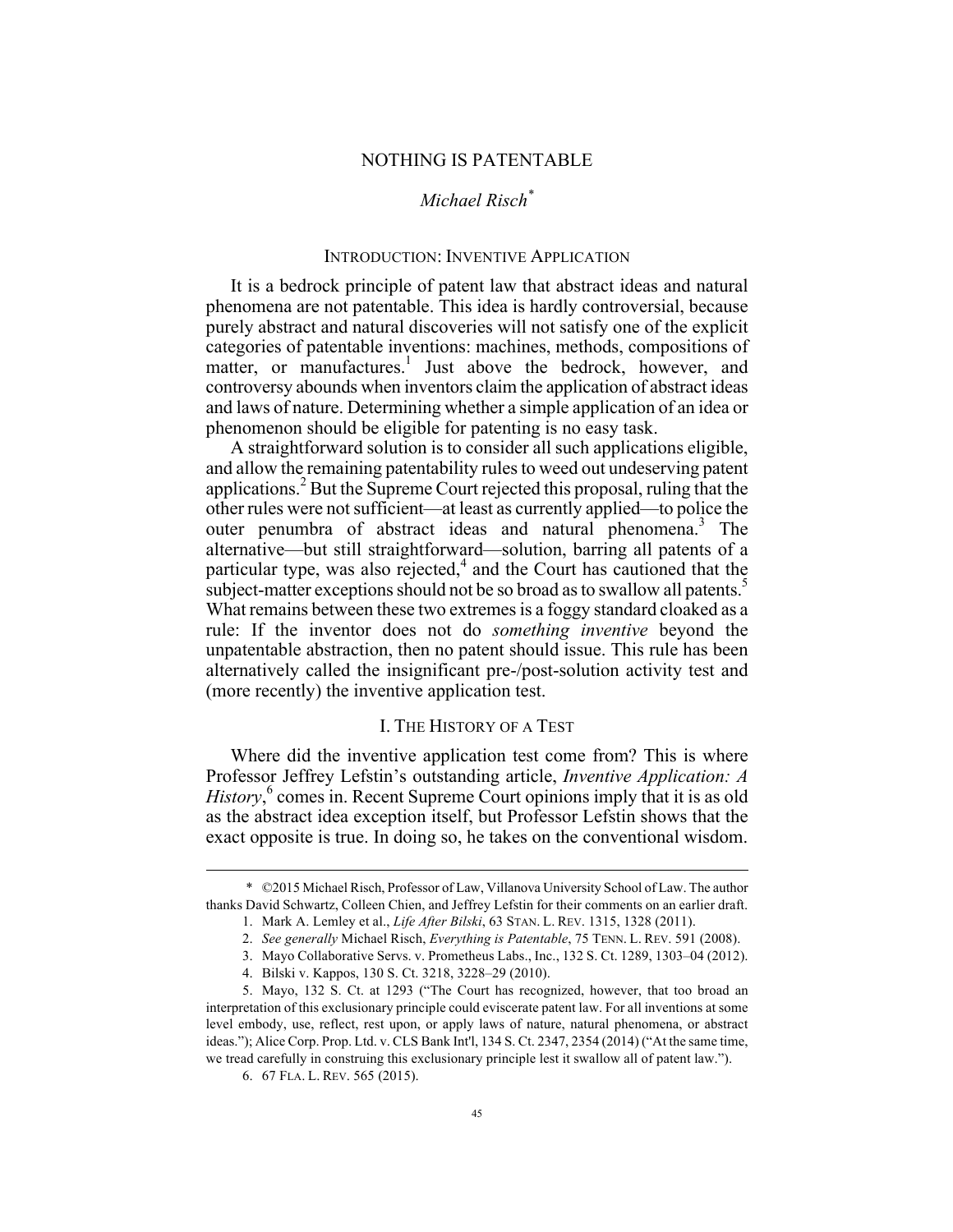#### 46 *FLORIDA LAW REVIEW FORUM* [Vol. 67

In one direction, *Inventive Application* shows how the case usually cited as the source of the test, *Neilson v. Hartford*, <sup>7</sup> stands for the exact opposite principal: that only the barest application of an abstract idea is sufficient to justify a patent. In *Neilson*, the patentee discovered that hot air blown into a furnace was better than cold air, and simply claimed a receptacle to heat air before it entered the furnace. Professor Lefstin examines the history of the discovery in *Neilson*, the *Neilson* case itself, the historical context of *Neilson*, and treatment of *Neilson* in both British and United States case law. He shows that no inventive application was required by law, and the court simply looked to ensure that there more than just an idea patented, even if the idea was claimed very broadly. The analysis is a remarkably thorough historical analysis. Through the culling of contemporaneous sources, the article debunks any possible notion that an inventive-application test could have come from Neilson or any other 19th century case. The support is simply not there.

In the other direction, *Inventive Application* shows where the test originated: *Funk Brothers*, <sup>8</sup> a case that denied patentability to a combination of pre-existing bacteria. Many who favor broader subject matter rules view *Funk Brothers* as an obviousness case,<sup>9</sup> but the article uses the same historical context and analysis to show why the case instead spawned the inventive-application test. More compelling support for this argument comes from several cases decided after *Funk Brothers* that explicitly read it as requiring an inventive application. This train of precedent continues through *Parker v. Flook*. 10

While *Inventive Application* is persuasive that *Funk Brothers*is the first inventive-application case, the article is less convincing that the case was not *also* an obviousness type rejection. Before 1952, the courts had no set language to describe whether a patent was obvious, because "obviousness" was defined for the first time in the 1952 Patent Act. But it is obvious (to pardon the pun) that Justice Douglas described the combination as lacking "invention," which was a trigger-word for obviousness before 1952. Given how novelty and obviousness are now wrapped into the inventiveapplication analysis,<sup>11</sup> it is possible that *Funk Brothers* required an

 <sup>7.</sup> (1841) 151 Eng. Rep. 1266 (Ex.).

<sup>8.</sup> Funk Bros. Seed Co. v. Kalo Inoculant Co., 333 U.S. 127 (1948).

<sup>9.</sup> My own work is included among these, though my theory is different than the one Professor Lefstin rejects. I have argued that the combination of preexisting materials might be viewed as inherently obvious, which is different than asking whether someone else would have independently arrived at the same combination. Risch, *supra* note 2, at 599, *quoting* Great At. & Pac. Tea Co. v. Supermarket Equip. Corp., 340 U.S. 147, 152–53 (1950) ("A patent for a combination which only unites old elements with no change in their respective functions, such as is presented here, obviously withdraws what already is known into the field of its monopoly and diminishes the resources available to skillful men.").

<sup>10.</sup> 437 U.S. 584 (1978).

<sup>11.</sup> Mayo Collaborative Servs. v. Prometheus Labs., Inc., 132 S. Ct. 1289, 1304 (2012).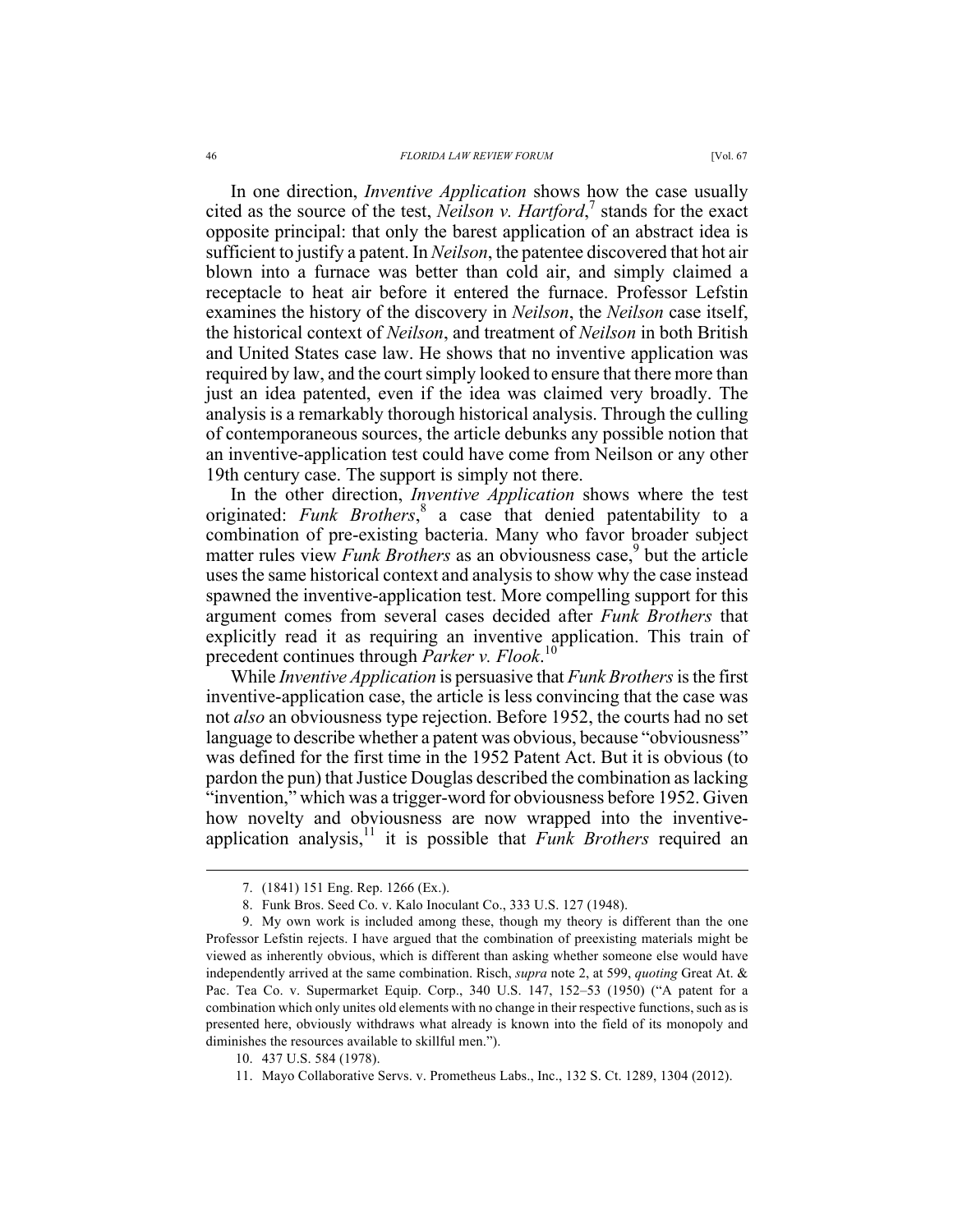inventive application, and that the court construed the combination as obvious, and therefore lacking such an inventive application. The conundrum Professor Lefstin points out is the same one that faces courts today: There is no evidence that the combination was obvious or otherwise non-inventive; we must take it on faith, without the analysis that might ordinarily apply to such determinations under 35 U.S.C. § 103.

*Inventive Application* has two implicit normative thrusts. First, we should get history right in our law. As Professor Lefstin notes, *Funk Brothers,* "broke radically with a century of English and American precedent, under which practical application was sufficient to confer patent eligibility."<sup>12</sup> If we can't get the historical precedent right, then the supposed tests that fall from it will make no sense in light of precedent. Second, a break from precedent might be acceptable if history is not a concern. Given that the inventive-application test appears here to stay, the article explains how inventive application should apply to modern inventions and how cases following *Funk Brothers* may guide us today. That is, we might be skeptical of inventive application because it is new, but that does not excuse us from considering whether a change in the law made it better.

## II. NOTHING IS PATENTABLE

These two normative strands combine into a single interesting and important patentable subject matter question: How might historic inventions be considered under the new rule, and why does it matter? While a new test need not conform to history, to the extent it would deny patentability to historically important patents, the test should give some pause.<sup>13</sup> The following three tables discuss some cases applying the inventive application test to recently challenged and historic patents.

The first table presents a few patents ruled on by the Federal Circuit. Note that the "claim" is not really a particular patent claim, but rather a simplified summary of a representative claim. On the one hand, this simplifies the analysis in a way that tends to lean toward unpatentability. On the other hand, this is the type of simplification that most opinions are doing when determining if the claim is to an abstract idea or law of nature. If it seems uncomfortably glib to patent experts, it should.

 <sup>12.</sup> Lefstin, *supra* note 6, at 645.

<sup>13.</sup> Michael Risch, *Forward to the Past*, 2009–10 CATO SUP. CT. REV. 333, 345–46 (2010) [hereinafter Risch, *Forward to the Past*]. *See also* Michael Risch, *America's First Patents*, 64 FLA. L. REV. 1279 (2012).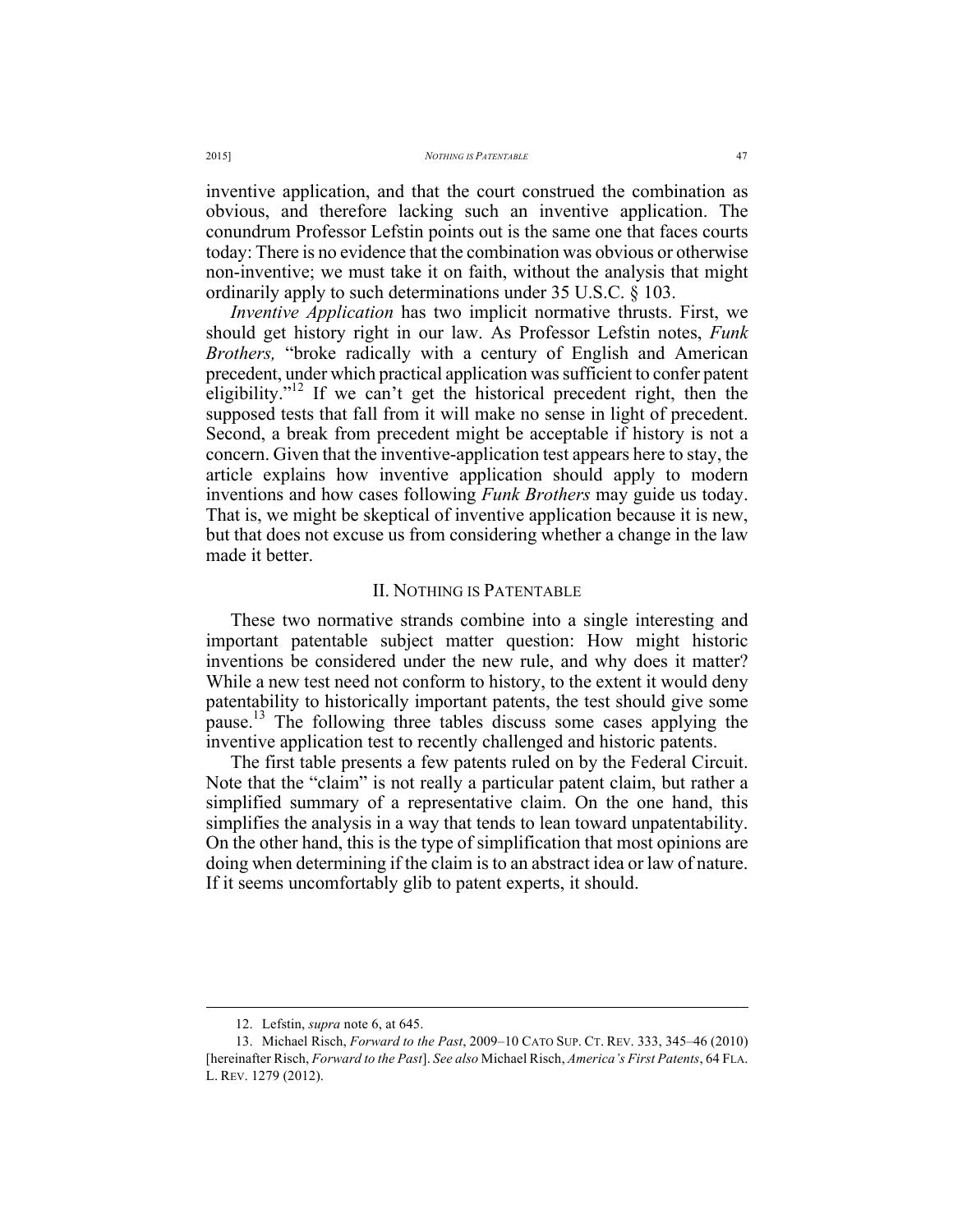| Patent/Case                                              | Claim                                                                                                     | Unpatentable<br><b>Because</b>                                                                                                                                                      | <b>Comment</b>                                                                                                                               |
|----------------------------------------------------------|-----------------------------------------------------------------------------------------------------------|-------------------------------------------------------------------------------------------------------------------------------------------------------------------------------------|----------------------------------------------------------------------------------------------------------------------------------------------|
| Versata v. SAP <sup>14</sup><br>Content<br>Extraction v. | Method for<br>pricing based on<br>organizational<br>groupings.<br>Recognizing data<br>on differently      | Hierarchical<br>organizations are an<br>abstract idea, and the<br>method could be<br>implemented by pen<br>and paper.<br>"CET's claims are<br>drawn to the basic                    | Functional claim.<br>Storing,<br>retrieving,<br>sorting, and<br>processing data<br>are not inventive.<br>Broad,<br>functionally              |
| Wells Fargo <sup>15</sup>                                | formatted<br>documents.                                                                                   | concept of data<br>recognition and<br>storage." <sup>16</sup> Scanners<br>and OCR in prior art,<br>so non-inventive.                                                                | claimed. Rejected<br>specific<br>limitations, such<br>as defining<br>special fields to<br>examine (e.g. the<br>dollar amount on<br>a check). |
| OIP v. Amazon <sup>17</sup>                              | Automated A/B<br>pricing method.                                                                          | Idea of "offer-based<br>price optimization" is<br>made inventive by<br>specific methods or<br>automation steps.                                                                     | Broad.<br>functionally<br>claimed.                                                                                                           |
| Intellectual<br>Ventures v.<br>Capital One <sup>18</sup> | Tailoring web<br>interfaces based<br>on combination of<br>user navigation<br>and user<br>characteristics. | "There is no dispute<br>that newspaper inserts<br>had often been tailored<br>based on information<br>known about the<br>customer." A computer<br>that does it is non-<br>inventive. | Broad,<br>functionally<br>claimed.                                                                                                           |

|  | Table I: Recent Cases |  |
|--|-----------------------|--|
|--|-----------------------|--|

For the most part, the Federal Circuit has so far invalidated several broad patents that claim only what the invention will do, without limiting how to achieve the goal—called functional claiming. Many of these were weak patents, likely destined to be invalidated anyway.

But the courts have not stopped there. Several recent opinions, mostly

 <sup>14.</sup> Versata Dev. Grp., Inc. v. SAP Am., Inc., No. 2014-1194, 2015 WL 4113722 (Fed. Cir. July 9, 2015).

<sup>15.</sup> Content Extraction and Transmission LLC v. Wells Fargo Bank, Nat. Ass'n, 776 F.3d 1343 (Fed. Cir. 2014).

<sup>16.</sup> *Id.* at 1347.

<sup>17.</sup> OIP Techs., Inc. v. Amazon.com, Inc., 788 F.3d 1359 (Fed. Cir. 2015).

<sup>18.</sup> Intellectual Ventures I LLC v. Capital One Bank (USA), No. 2014-1506, 2015 WL 4068798 (Fed. Cir. July 6, 2015).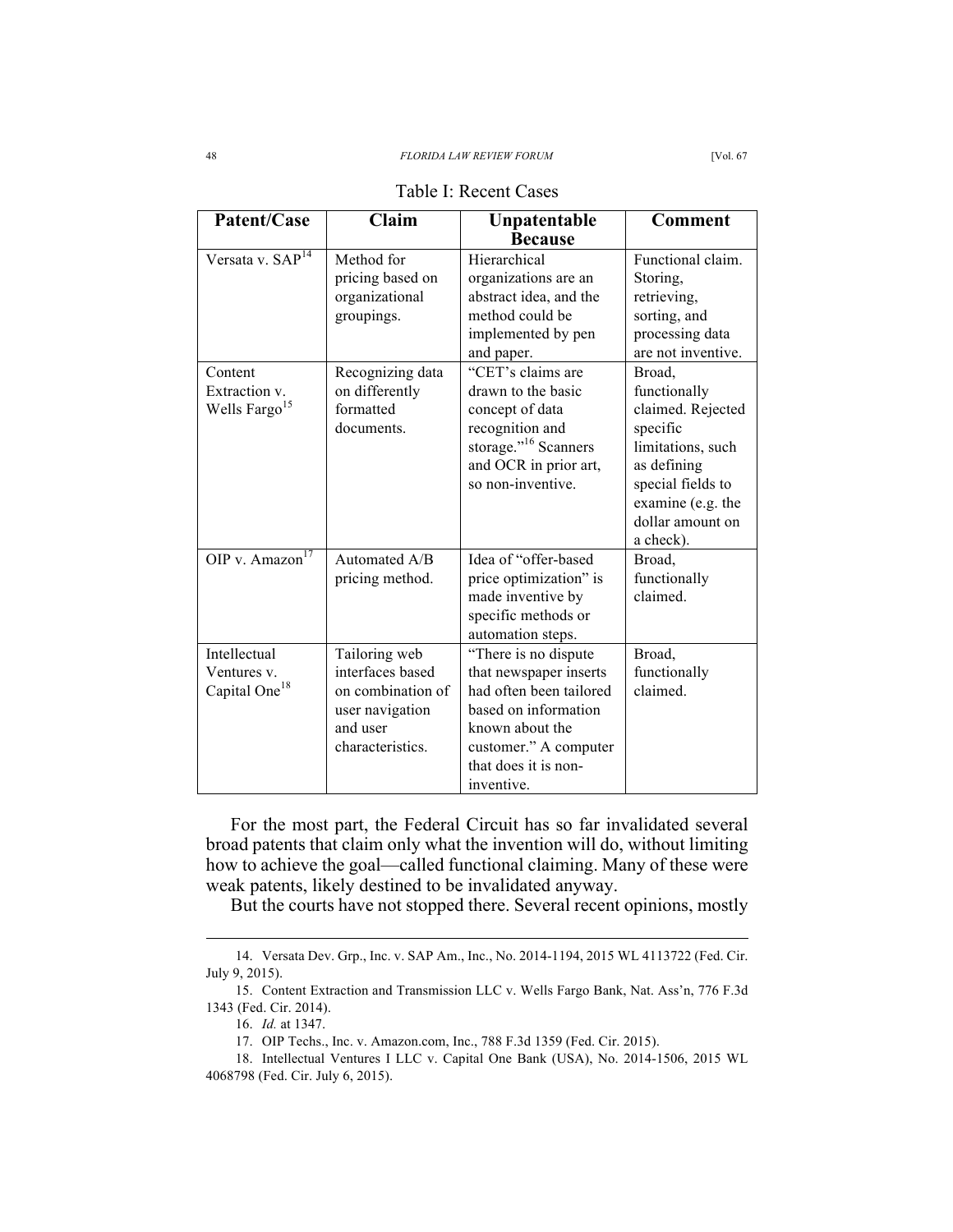in district courts, have expanded the notion of abstract ideas while raising the bar for inventiveness. The following table shows four examples, three from district courts and one from the Federal Circuit.

| Patent/Case                                | Claim                                                                                              | Unpatentable                                                                                                                                                                                                                                                                                                                                                 | <b>Comment</b>                                                                                                                                                                                                                                     |
|--------------------------------------------|----------------------------------------------------------------------------------------------------|--------------------------------------------------------------------------------------------------------------------------------------------------------------------------------------------------------------------------------------------------------------------------------------------------------------------------------------------------------------|----------------------------------------------------------------------------------------------------------------------------------------------------------------------------------------------------------------------------------------------------|
|                                            |                                                                                                    | <b>Because</b>                                                                                                                                                                                                                                                                                                                                               |                                                                                                                                                                                                                                                    |
| McRo, Inc. v.<br>Naughty Dog <sup>19</sup> | Method for<br>animating<br>mouth motion<br>to match words<br>spoken.                               | "[I]t would be fair to<br>characterize the claims<br>as drawn to the idea of<br>automated rules-based<br>use of morph targets<br>and delta sets for lip-<br>synchronized three-<br>dimensional<br>animation." <sup>20</sup> Manual<br>synchronization is in<br>the prior art, so<br>application of<br>discovery of automated<br>method is non-<br>inventive. | Pure method claim<br>- series of steps,<br>with some detail<br>provided in the<br>patent about how to<br>implement the<br>steps. Court rules<br>that broad claim to<br>implementation of<br>automated rules is<br>abstract at point of<br>novelty. |
| Thales Visionix<br>v. U.S. <sup>21</sup>   | System to track<br>an object<br>(pilot's head) in<br>reference to a<br>moving object<br>$(a$ jet). | Abstract idea of<br>tracking two objects<br>combined with natural<br>principles of physics.<br>Once the formula for<br>tracking all the<br>components is<br>discovered, all the parts<br>are in the prior art.                                                                                                                                               | Functional claim,<br>but algorithmic<br>steps provided in<br>specification.<br>"[T]he first tactical<br>fighter jet in 50<br>years without a<br>heads-up display<br>system."                                                                       |

Table II: Aggressive Application

 <sup>19.</sup> McRO, Inc. v. Naughty Dog, Inc., 49 F. Supp. 3d 669 (C.D. Cal. 2014).

<sup>20.</sup> *Id.* at 680.

<sup>21.</sup> Thales Visionix, Inc. v. United States, No. 14-513C, 2015 WL 4396610 (Fed. Cl. July 20, 2015).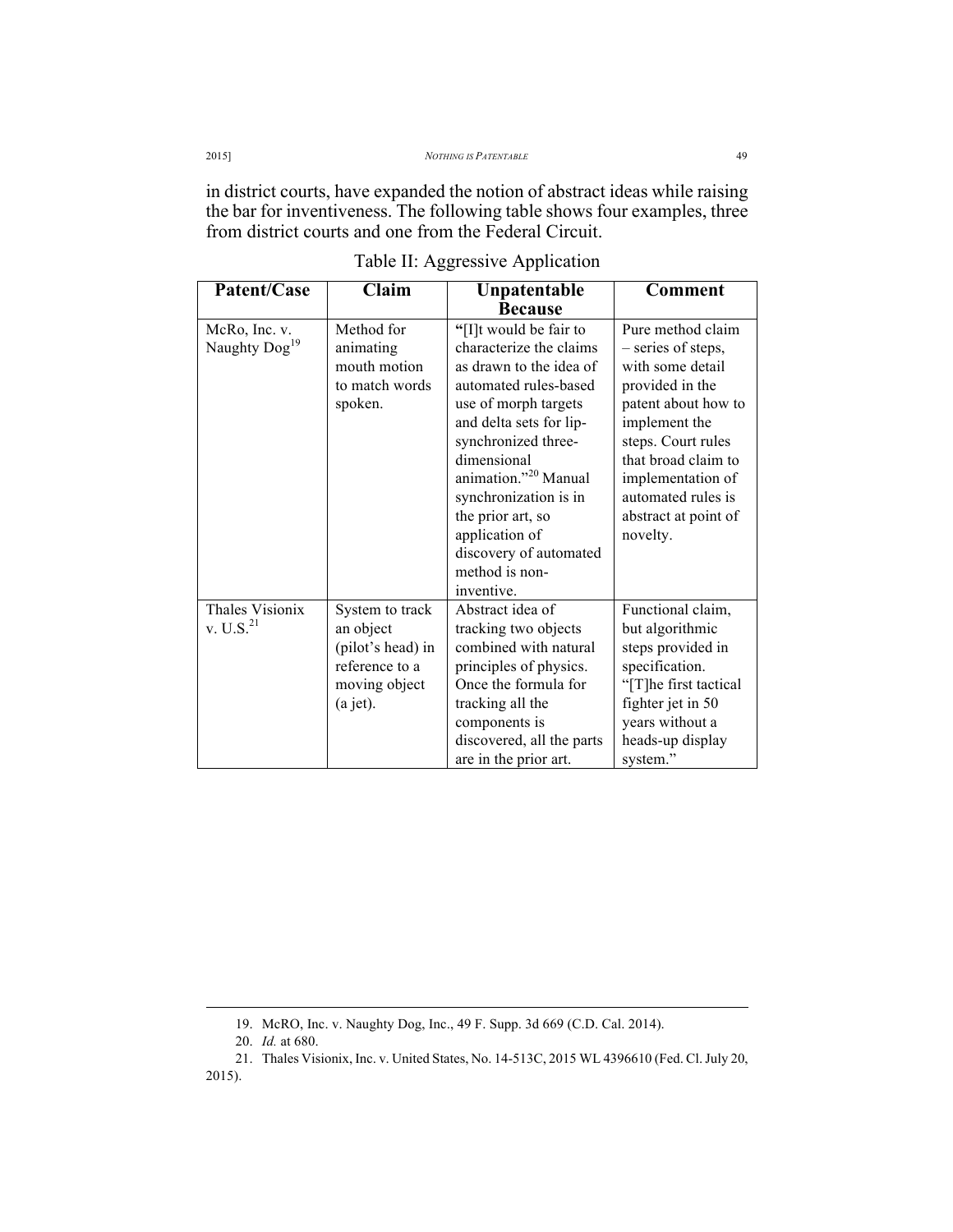| Intellectual<br>Ventures v.<br>Symantec $22$ | Use of digital<br>signatures to<br>identify spam<br>email.                                                            | Comparing IDs is<br>abstract, adding a<br>computer to do the<br>comparing is non-<br>inventive.                                                                                                  | Patent describes a<br>way to generate<br>unique ID, but is<br>not limited to that<br>method. Court<br>disregards<br>automated signature<br>generation based on<br>data content when<br>comparing to<br>"conventional" IDs<br>like license plates. <sup>23</sup> |
|----------------------------------------------|-----------------------------------------------------------------------------------------------------------------------|--------------------------------------------------------------------------------------------------------------------------------------------------------------------------------------------------|-----------------------------------------------------------------------------------------------------------------------------------------------------------------------------------------------------------------------------------------------------------------|
| Ariosa Diag. v.<br>Sequenom <sup>24</sup>    | Method for<br>diagnosing fetal<br>DNA by<br>amplifying<br>paternally<br>inherited<br>cffDNA in<br>maternal<br>plasma. | The cffDNA is natural,<br>and the extraction and<br>amplifying techniques<br>are in the prior art once<br>you know the discovery<br>to use paternally<br>inherited cffDNA in<br>maternal plasma. | Breakthrough<br>procedure reduces<br>need for risky<br>amniocentesis and<br>chorionic villus<br>sampling (CVS)<br>tests.                                                                                                                                        |

The challenges do not stop there. In the first ten days of July 2015, there were twelve invalidation decisions. In total, 60% of challenged patents comprising almost 75% of challenged claims have been invalidated since *Alice v. CLS* issued. The results are worse on appeal (so far): 14 out of 15 opinions invalidate patents in the Federal Circuit.<sup>25</sup> In the Patent & Trademark Office, rejections also abound. In the ecommerce category, more than 90% of rejections include subject-matter rejections, but other categories, such as cryptography, vehicle control, and computer networks see 20% or more rejections for patentable subject matter.<sup>26</sup> To be sure, not

 <sup>22.</sup> Intellectual Ventures I LLC v. Symantec Corp., No. 10–1067–LPS, 2015 WL 1843528 (D. Del. April 22, 2015).

<sup>23.</sup> The court notes: "The PTO's example is necessarily rooted in computer technology because malicious code or 'viruses' have no significance outside the realm of computer technology. The [claim here], by contrast, is directed to abstract steps that could generally be performed outside of a computing context." *Id.* at \*10. This is patently wrong; unique identifier hashes are more like virus segments than license plates.

<sup>24.</sup> Ariosa Diagnostics, Inc. v. Sequenom, Inc., 788 F.3d 1371 (Fed. Cir. 2015).

<sup>25.</sup> Robert R. Sachs, *#AliceStorm: July is Smoking Hot, Hot, Hot…and Versata is Not, Not, Not*, BILSKI BLOG (Jul. 13, 2015), http://www.bilskiblog.com/blog/2015/07/alicestorm-july-is-hothot-hotand-versata-is-not-not-not.html.

<sup>26.</sup> Robert R. Sachs, *#AliceStorm In June: A Deeper Dive into Court Trends, and New Data On Alice inside the USPTO*, BILSKI BLOG (Jul. 1, 2015), http://www.bilskiblog.com/blog/2015/06/alicestorm-a-deeper-dive-into-court-trends-and-new-dataon-alice-inside-the-uspto.html.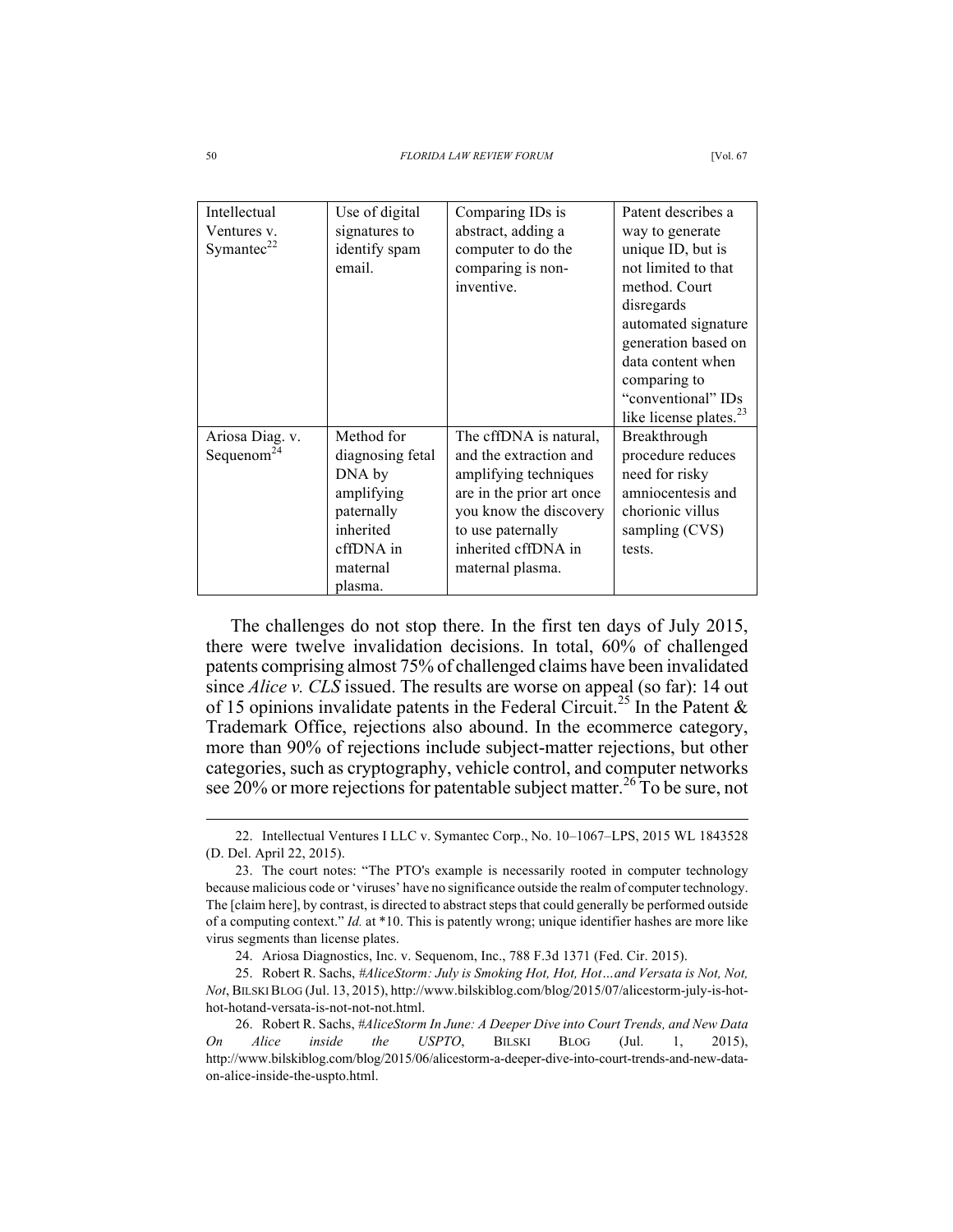every patent has been invalidated, either by the courts or by the Patent & Trademark Office. But there can be no question that patents are now being aggressively tested and that the penumbra around pure abstract ideas and natural phenomena is growing larger.

Given these results, we might aggressively apply the rationale of the cases above to some of history's most famous patented inventions, as well as lesser inventions that were specifically upheld over a subject-matter challenge. The following table selects several historic court cases in which a patent survived an eligibility challenge, along with a few patents in currently challenged technologies appearing on a list of famous historic patents.<sup>27</sup> It turns out that two of the patents I selected—the cotton gin and the light bulb—survived lower court challenges.

| Patent/Case                        | Claim                                                                                                                                                                                                                   | Unpatentable<br><b>Because</b>                                                                                                                                                                                                             | <b>Comment</b>                                                                                                                                                                                                          |
|------------------------------------|-------------------------------------------------------------------------------------------------------------------------------------------------------------------------------------------------------------------------|--------------------------------------------------------------------------------------------------------------------------------------------------------------------------------------------------------------------------------------------|-------------------------------------------------------------------------------------------------------------------------------------------------------------------------------------------------------------------------|
| Whitney v.<br>Carter <sup>28</sup> | Cotton $\overline{\text{Gin}^{29}}$                                                                                                                                                                                     | The gear shape that<br>maximized<br>effectiveness was a<br>product of nature:<br>the composition of<br>cotton. Other gins<br>were known; once<br>one discovers the<br>natural gear shape, it<br>is obvious to put it<br>in device.         | Other gins offered as<br>prior art in trial;<br>court considered<br>whether Whitney<br>was applying<br>principle, $30$ but the<br>patent may not have<br>survived higher<br>scrutiny.                                   |
| Davenport <sup>31</sup>            | Electric Motor-<br>"Applying magnetic<br>and electro-<br>magnetic power as a<br>moving principle for<br>machinery in the<br>manner above<br>described, or in any<br>other substantially<br>the same in<br>principle."32 | Once you discover<br>electro-magnetism<br>and alternating<br>current (natural<br>laws), creating a<br>motor used standard<br>parts and merely<br>applied the principle<br>of electromagnetism<br>and alternating<br>current. <sup>33</sup> | Functionally claimed<br>method, not limited<br>to specific<br>equipment. Others all<br>around the world<br>independently<br>developed similar<br>motors before<br>Davenport using the<br>same principles. <sup>34</sup> |

Table III: Historic Patents

 <sup>27.</sup> Jim Bieberich, *Significant Historical Patents of the United States*, USPAT, http:// www.uspat.com /historical/ (last visited Sept. 25, 2015).

<sup>28.</sup> Whitney v. Carter, 29 F. Cas. 1070 (C.C.D. Ga. 1810).

<sup>29.</sup> U.S. Patent No. X72 (issued Mar. 14, 1794).

<sup>30.</sup> *See* Whitney, 29 F. Cas. at 1071–72.

<sup>31.</sup> U.S. Patent No. 132 (issued Feb. 25, 1837).

<sup>32.</sup> *Id.* at 2.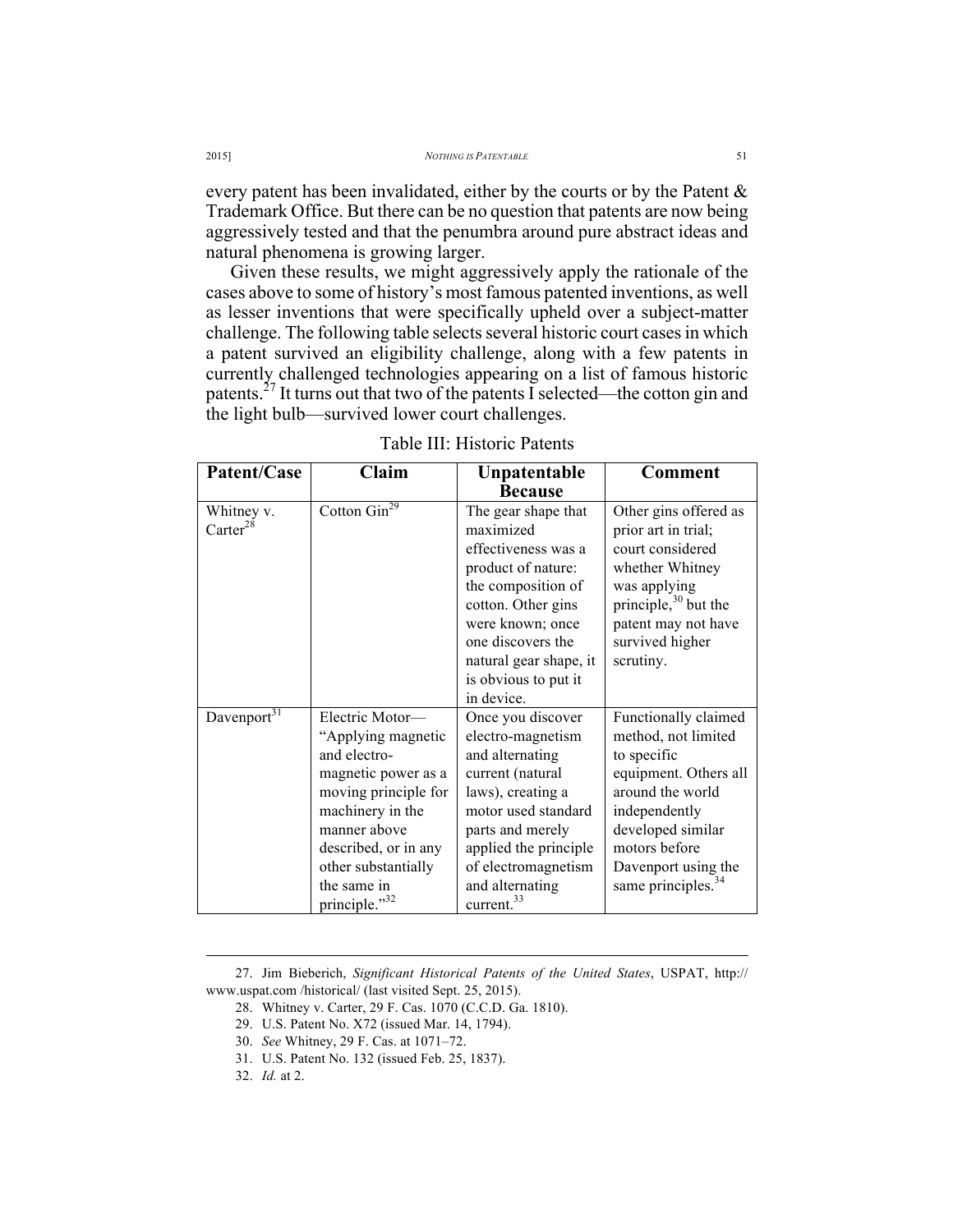| O'Reilly v.<br>Morse <sup>35</sup>                                                | Morse Code                                       | System of symbols is<br>abstract; it can be<br>written down. Nothing<br>inventive about<br>tapping them.                    | Business method,<br>explicitly upheld<br>by the court. $36$                                                                                                    |
|-----------------------------------------------------------------------------------|--------------------------------------------------|-----------------------------------------------------------------------------------------------------------------------------|----------------------------------------------------------------------------------------------------------------------------------------------------------------|
| Edison Elec. Light<br>Co. v. United<br>States Elec.<br>Lighting Co. <sup>37</sup> | Light bulb <sup>38</sup>                         | Natural principle of<br>high resistance was<br>discovered, and claim<br>adds nothing to that<br>principle.                  | Both patent<br>specification and<br>court<br>acknowledged that<br>entire bulb was in<br>prior art except for<br>principle of high<br>resistance. <sup>39</sup> |
| Telephone Cases <sup>40</sup>                                                     | Method of<br>communicating<br>via closed circuit | Once you know the<br>closed circuit<br>discovery (which is<br>both natural and<br>abstract), non-<br>inventive to apply it. | Functional claim<br>not limited to any<br>particular<br>hardware, and Bell<br>never made it<br>work prior to<br>filing. $41$                                   |
| Wright Co. v.<br>Paulhan <sup>42</sup>                                            | Wing warping                                     | The rest was in the<br>prior $art$ – simple to<br>implement once you<br>know the discovery.                                 | Infringed by a<br>human doing it<br>manually. <sup>43</sup>                                                                                                    |

 33. To be fair, this particular invention likely took some work. Dylan Tweney, *Feb. 25, 1837: Davenport Electric Motor Gets Plugged In*, WIRED (Feb. 25, 2010), http://www.wired.com/2010/02/0225davenport-electric-motor-patent/. But that's the point of the abstraction problem: if the discovery is assumed to be after all the work needed to discover it, then the rest is simple.

34. Martin Doppelbauer, *The Invention of the Electric Motor 1800–1854*, ELEKTROTECHNISCHES INSTITUT, http://www.eti.kit.edu/english/1376.php (last updated Sept. 25, 2014) ("Often the inventors knew nothing about each other and developed similar solutions independently. National histories are shaped accordingly until present day.").

35. O'Reilly v. Morse, 56 U.S. 62, 101, 124 (1853) (Affirming sign system from challenge: "Neither is the substitution of marks and signs, differing from those invented by Professor Morse, any defence to this action.").

36. *Id.* at 124.

37. Edison Elec. Light Co. v. United States Elec. Lighting Co., 52 F. 300 (2d Cir. 1892), *decision modified sub nom*. Edison Elec. Light Co. v. Sawyer-Man Elec. Co., 53 F. 592 (2d Cir. 1892).

38. U.S. Patent No. 223,898 (issued Jan 27, 1880).

39. *See* Edison Elec. Light Co., 52 F. at 302–03, 310.

40. Tel. Cases, 126 U.S. 1 (1888).

41. *Id.* at 535.

42. Wright Co. v. Paulhan, 177 F. 261 (C.C.S.D.N.Y. 1910), *rev'd*, Wright Co v. Paulhan, 180 F. 112 (2d Cir. 1910).

43. *Id.* at 265–66.